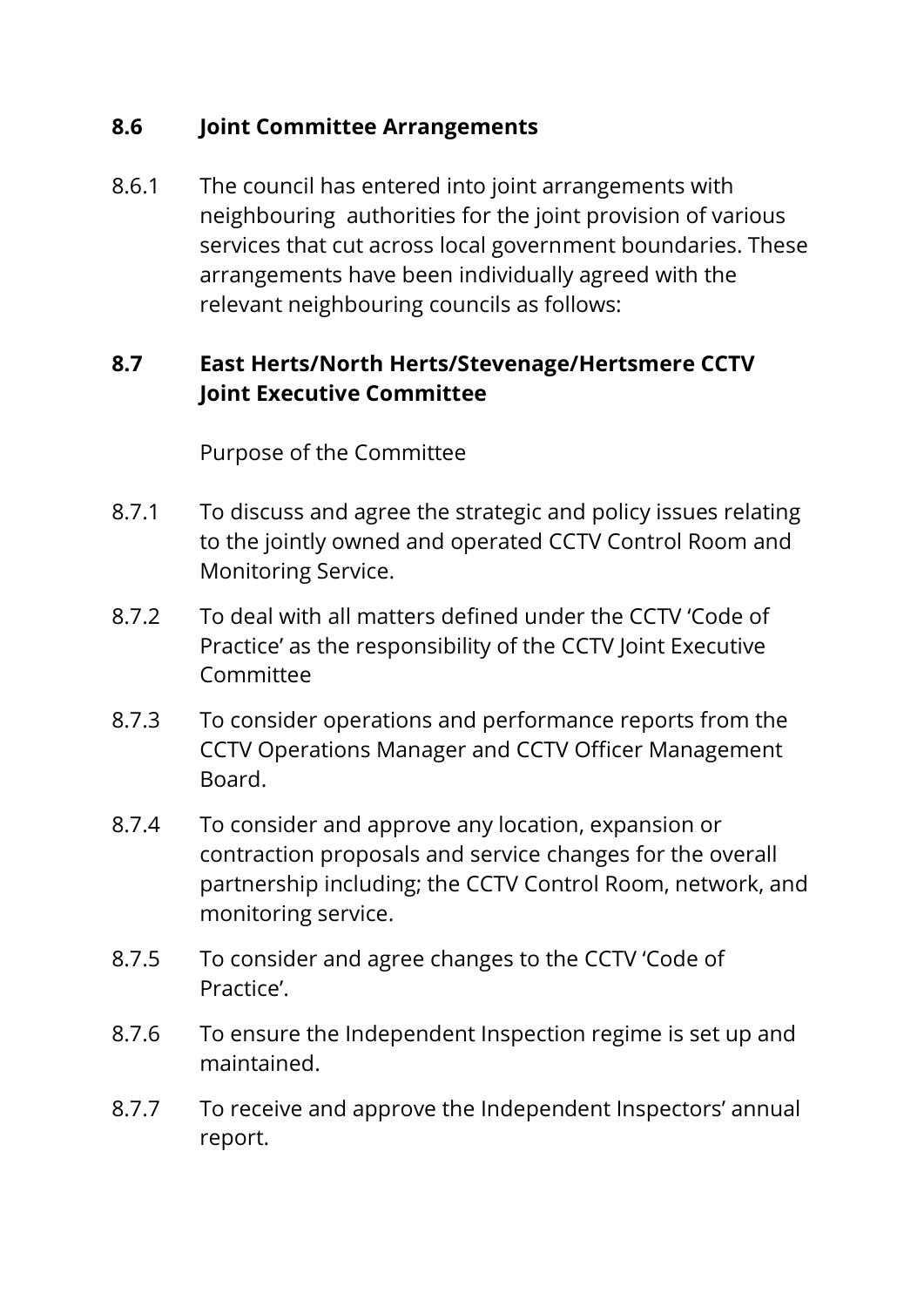- 8.7.8 To consider complaints regarding any breaches of the CCTV 'Code of Practice' and recommendations for preventing breaches and recommend disciplinary action where appropriate.
- 8.7.9 To express views regards the jointly owned company, Hertfordshire CCTV Ltd, to be channeled through the CCTV Officer Management Board.
- 8.7.10 To make recommendations on any of the above to the Officer Management Board.
- 8.7.11 Constitution of the Committee

The CCTV Joint Executive Committee is constituted as a joint committee of the partner councils. Each partner council shall nominate three elected Members to the Committee. It shall be for each partner council to determine the mechanism for making these appointments.

- 8.7.12 Meetings shall be held at least twice per year or when Members determine there is sufficient business for more frequent meetings.
- 8.7.13 Quorum

A Quorum shall be four Members with at least one from each of the partner authorities.

8.7.14 Chairman

The Chairman shall ordinarily be a Member of the Council hosting the meeting although Members present at the meeting may choose a Chairman from any Member present.

8.7.15 Venue

The meetings shall alternate between the offices of the partner authorities in whichever way determined by the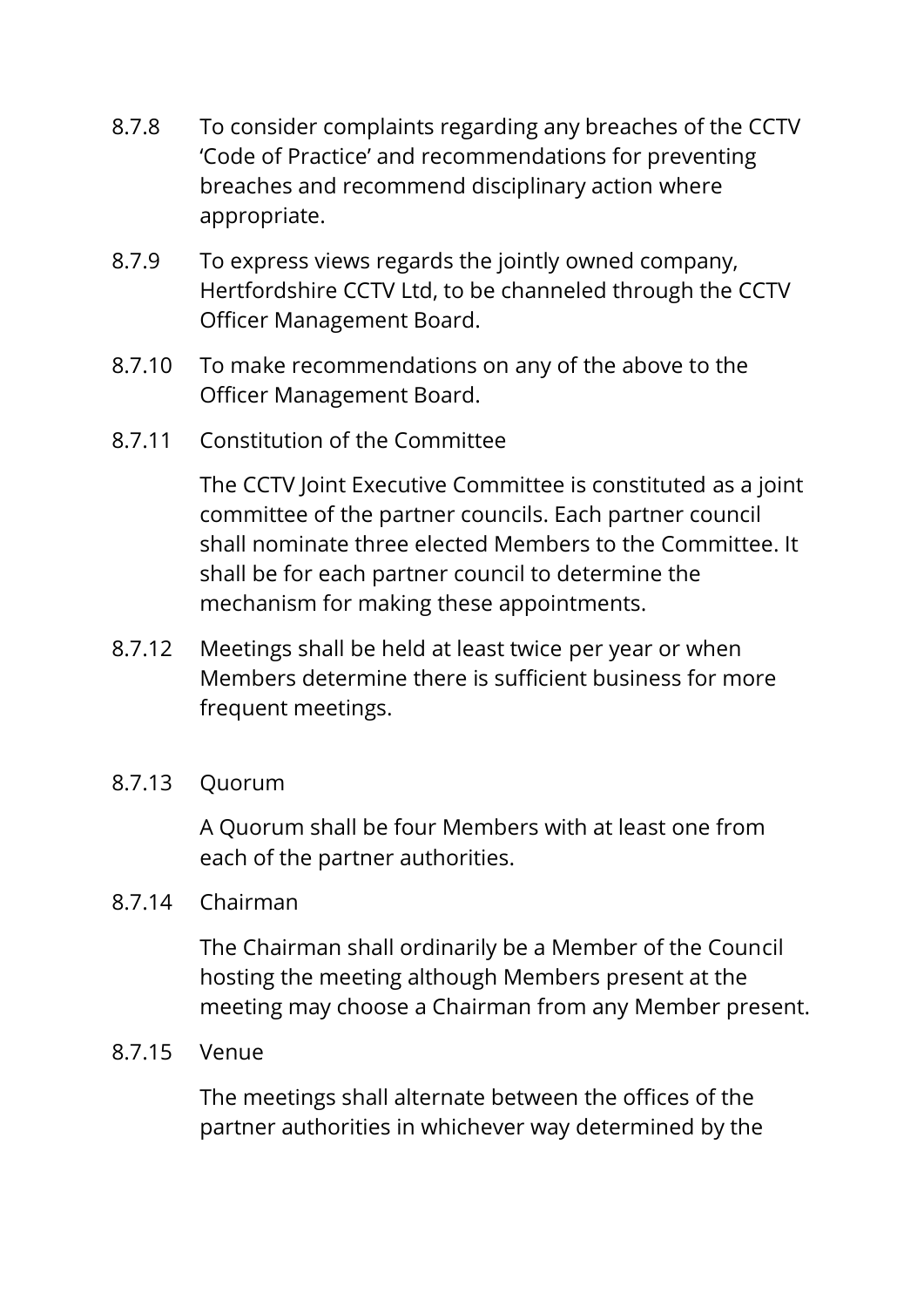Members of the Committee.

8.7.16 Procedural Matters

Each meeting shall follow the normal Standing Orders of the council hosting that meeting.

- 8.7.17 The hosting council shall ensure that minutes are taken and made available.
- 8.7.18 Amending the Terms of Reference

Any partner council make request a review and/or amendment of these Terms of Reference at any time.

8.7.19 These Terms of Reference shall be reviewed no less frequently than once every four years.

# **8.8 East Herts Council and Stevenage Council Joint Revenues and Benefits Committee**

- 8.8.1 This is a joint committee of Stevenage Borough and East Hertfordshire District, under the provisions of section 10 of the Local Government Act 1972 and all regulations made thereunder.
- 8.8.2 The Terms of Reference of the Committee are as follows:
	- (a) To approve the annual service plan for the Shared Revenues and Benefits Service;
	- (b) To receive explanations of variances in service performance against the agreed service plan;
	- (c) To approve the Budget of the shared service and where so delegated determine requested virements within that Budget;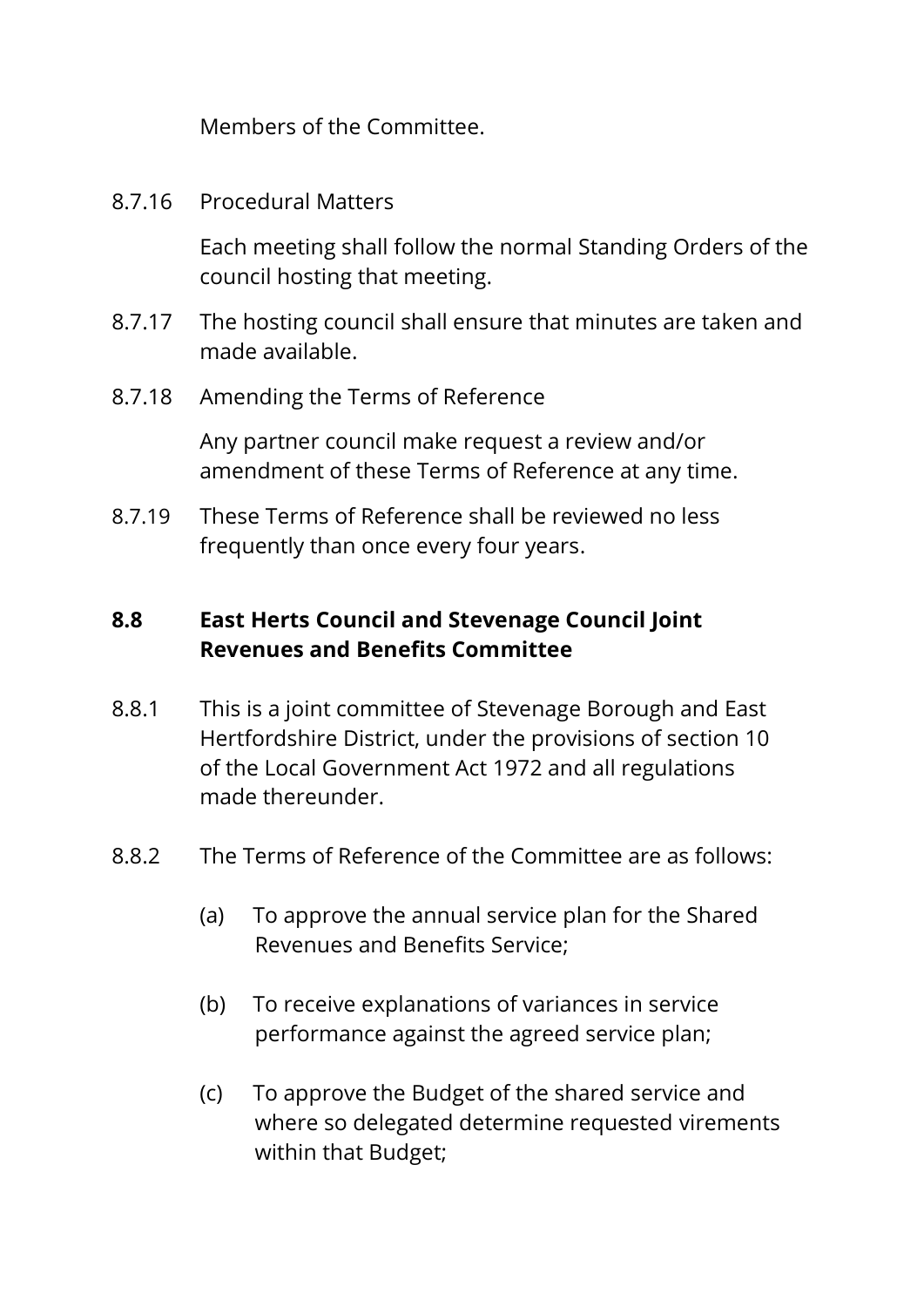- (d) To give initial consideration to future development of the shared service and any changes in legislation that may affect service delivery and make recommendations thereon to the Executive or officers; and
- (e) Where it is considered appropriate, report to the Executives of the constituent councils.
- 8.8.3 The Joint Committee shall consist of three named elected Members from each Council with full voting rights. The Members appointed shall serve on the Committee until successors in office are appointed.
- 8.8.4 The Joint Committee shall at its first meeting each year, elect one of its Members to be Chairman and one of its Members to be Vice-Chairman, with the chair from one Council and the Vice-Chairman from the other. These positions shall be rotated annually. The Chair and Vice-Chair shall unless they resign or cease to be Members of the Joint Committee, continue in office until their successors have been appointed.

### 8.8.5 Quorum

The Quorum of a meeting of the Joint Committee will be three elected Members, with at least one from each council. If at any part during a meeting, a quorum is not present, the meeting will adjourn immediately. Any remaining business will be considered at a time and date fixed by the Chairman.

### 8.8.6 Voting

Matters will be decided by the Joint Committee by a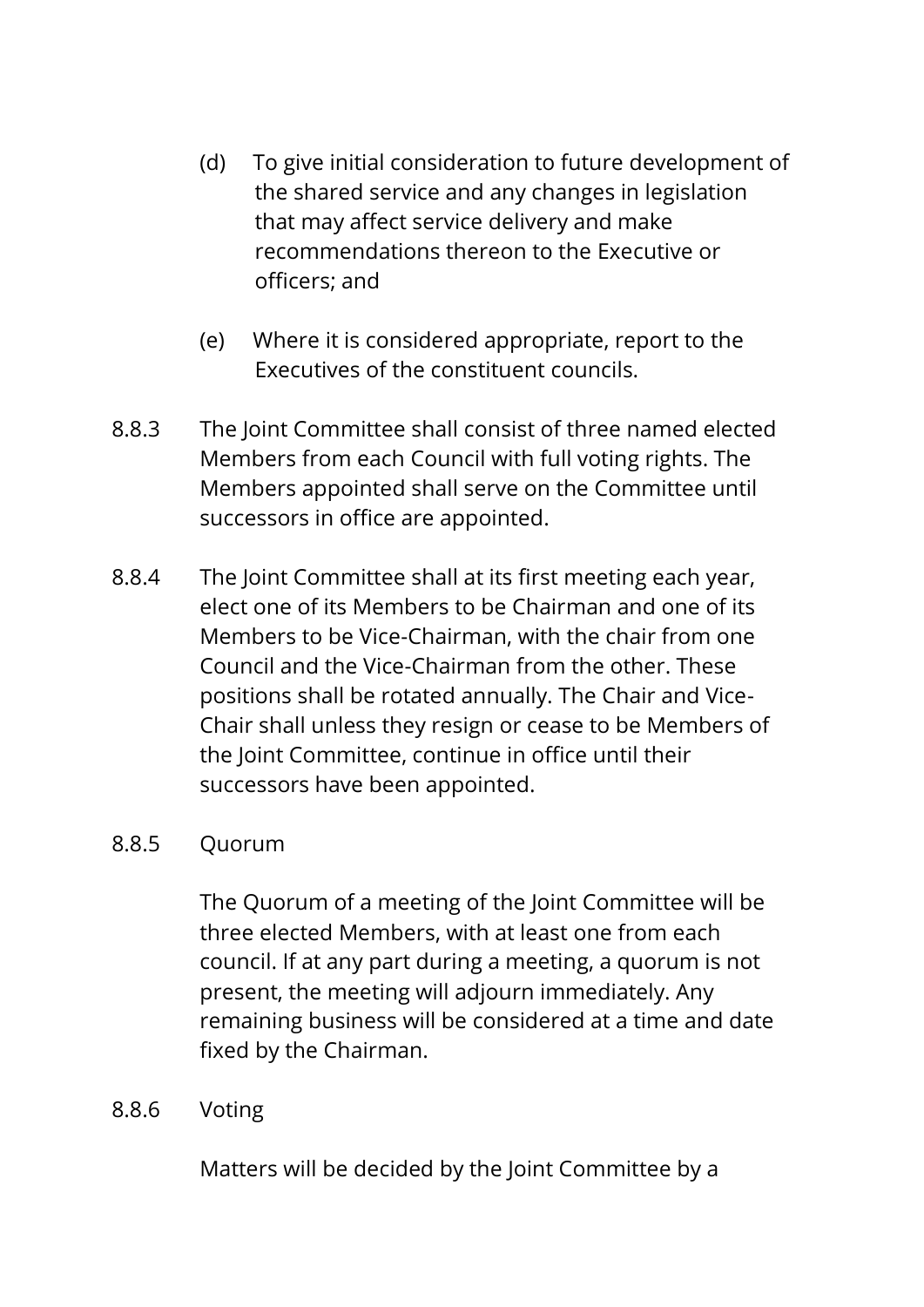simple majority of those Members voting and present in the room at the time the question was put. The Chairman shall take the votes by a show of hands. If there are equal votes for and against, the Chairman may exercise a second or casting vote. There will be no restriction on how the Chairman chooses to exercise a casting vote, save that if no second or casting vote is made, the proposal will automatically fail.

- 8.8.7 The Access to Information Rules (as set out in the Constitutions of the constituent councils) to apply to all meetings.
- 8.8.8 Each constituent council acts as host to the meetings in alternate years, with the relevant host council convening those meetings, distributing the agenda, clerking the meetings and producing the minutes.
- 8.8.9 Meetings to be held in January (service planning for coming year) and October for Budgets and mid-year service plan review. Constituent councils are to liaise to confirm mutually suitable times/dates.
- 8.8.10 The constituent councils will review the Joint Committee's Terms of Reference annually.

## **8.9 East Herts Council and Stevenage Council Joint Information Communication Technology Committee**

8.9.1 Purpose

This is a joint committee of the Executives of Stevenage Borough and East Hertfordshire District Councils, under the provisions of section 10 of the Local Government Act 1972 and all regulations made thereunder.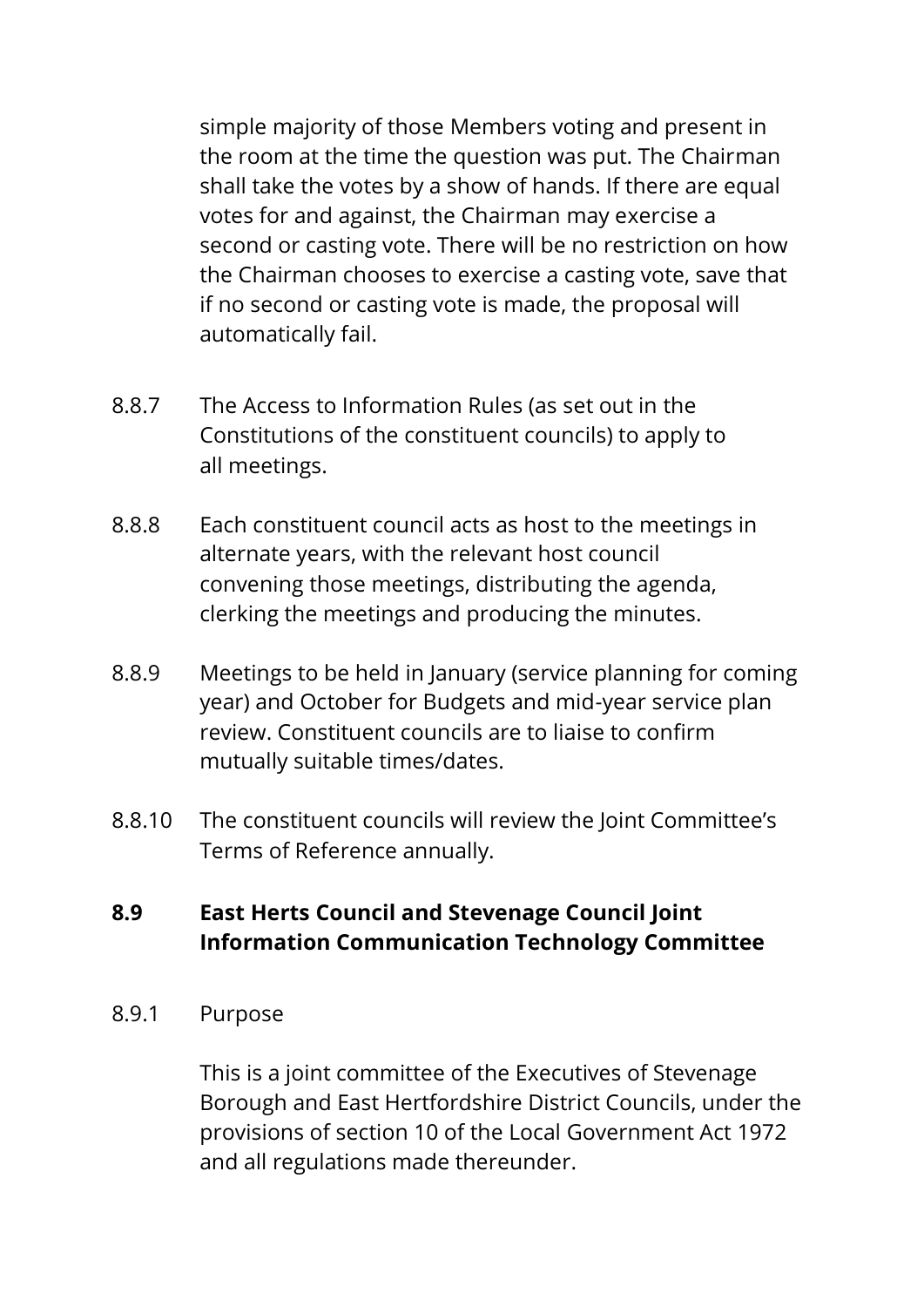- 8.9.2 The terms of reference of the committee are as follows:
	- (a) To recommend the ICT Strategy to the constituent Councils;
	- (b) To approve the annual service plan for the Shared ICT Service;
	- (c) To receive explanations of variances in service performance against the agreed service plan;
	- (d) To approve the expenditure within the budget of the shared service and where so delegated determine requested virements within that budget;
	- (e) To give initial consideration to future development of the shared service and any changes in legislation that may affect service delivery and make recommendations thereon to the Executive or officers; and
	- (f) Where it is considered appropriate, provide reports to the constituent councils.
- 8.9.3 Constitution of the Committee

The Joint Information Communication Technology Committee is constituted as a joint committee of the partner councils. Each partner council shall nominate three elected Members to the Committee. It shall be for each partner council to determine the mechanism for making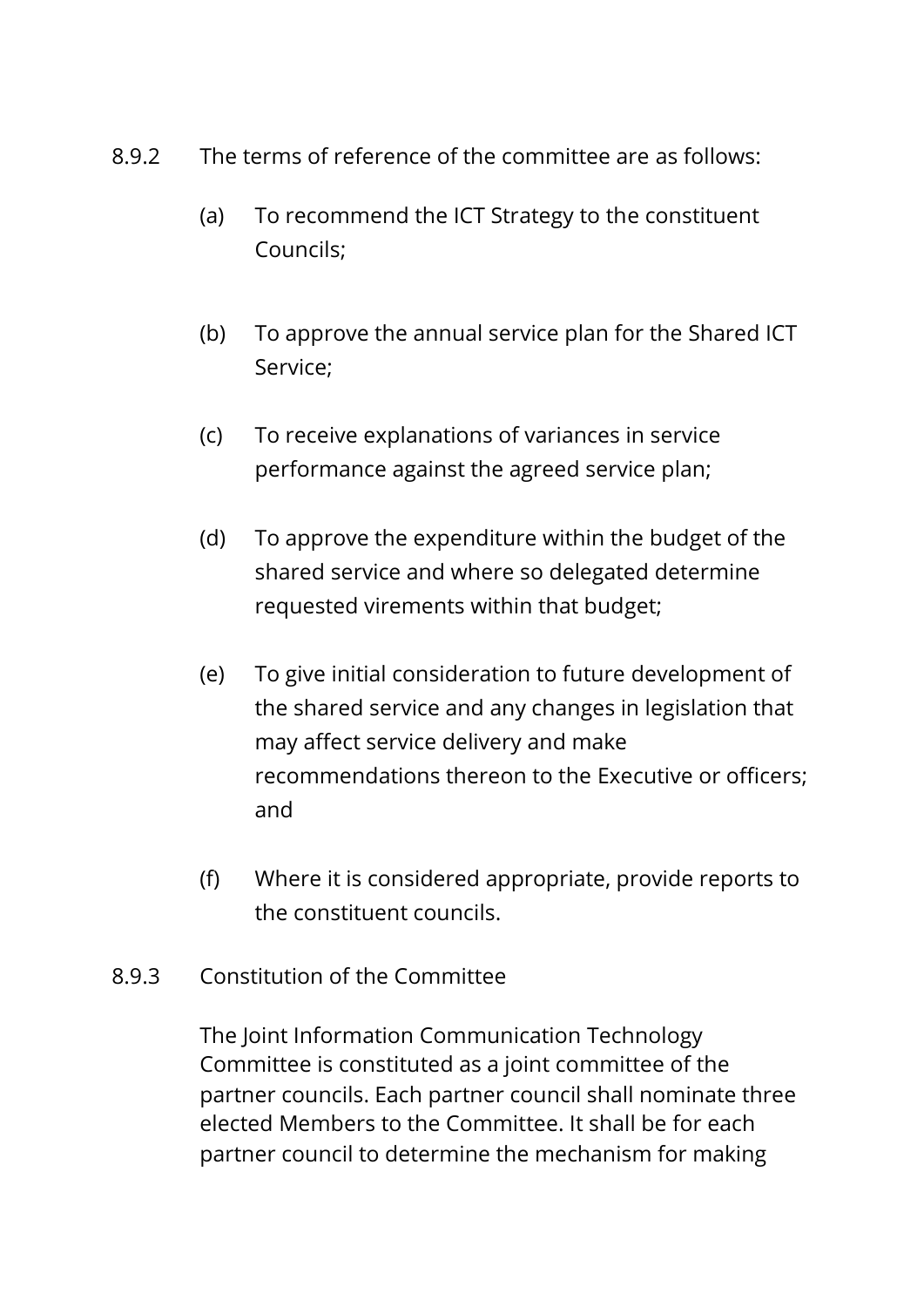these appointments. The Members appointed shall serve on the committee until successors in office are appointed.

#### 8.9.4 Quorum

The quorum of a meeting of the Joint Committee will be three elected members, with at least one from each council. If at any part during a meeting, a quorum is not present, the meeting will adjourn immediately. Remaining business will be considered at a time and date fixed by the Chair.

### 8.9.5 Chairman

The Joint Committee shall at its first meeting each year, elect one of its Members to be Chairman and one of its Members to be Vice-Chairman, with the chair from one Council and the Vice-Chairman from the other. These positions shall be rotated annually. The Chairman and Vice-Chairman shall, unless they resign or cease to be Members of the Joint Committee, continue in office until their successors have been appointed.

### 8.9.6 Voting

A matter can only be passed by the Joint Committee if no fewer than half of the Members present from each authority vote in favour.

### 8.9.7 Administration

The Access to Information Rules (as set out in the Constitutions of the constituent councils) to apply to all meetings.

8.9.8 Each constituent council will act as host for the meeting in alternate years and the hosting council will ensure the